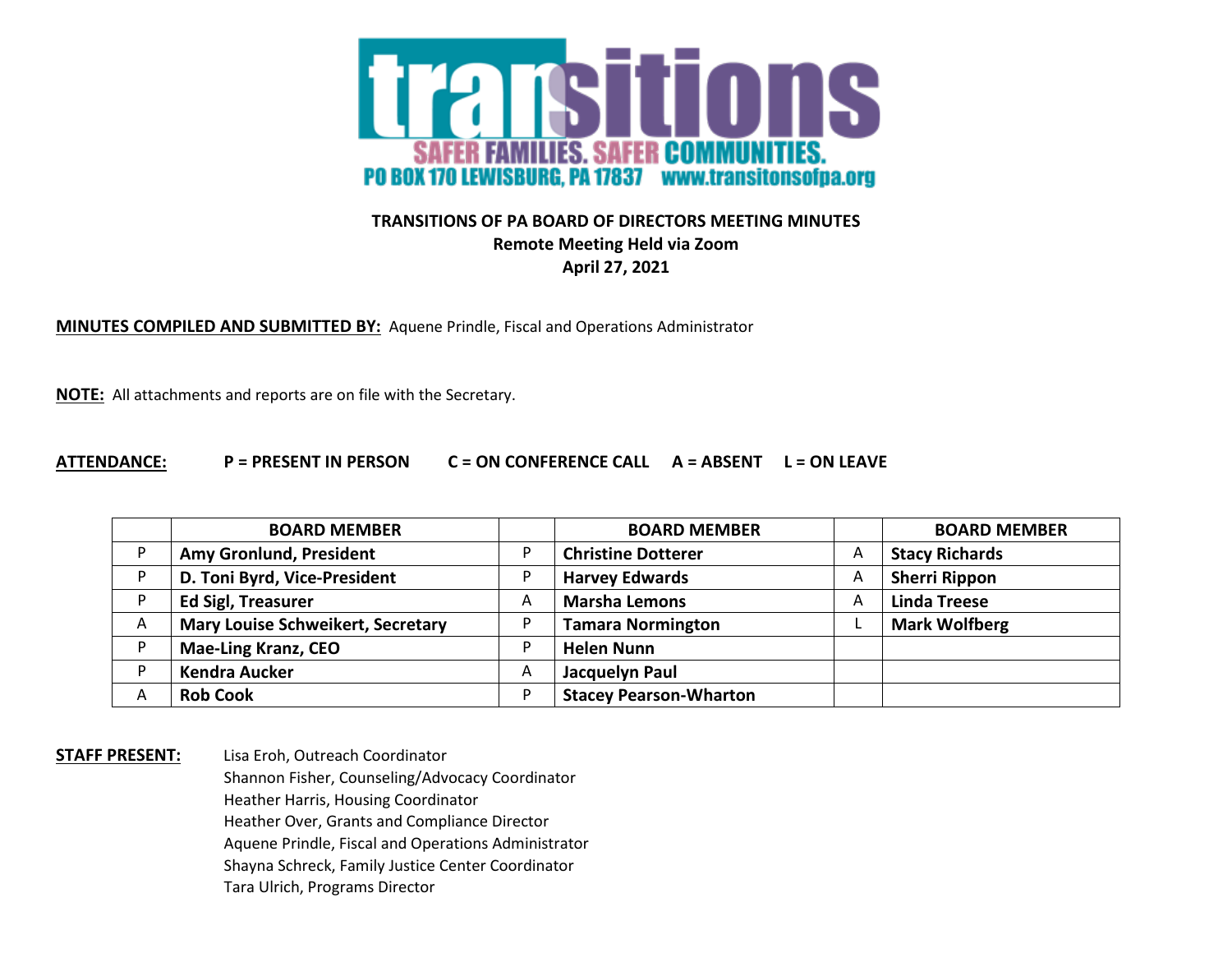| <b>AGENDA ITEM/SUBJECT</b>                             | <b>DISCUSSION SUMMARY</b>                                                                                                                                                                                                                                                                                                                                                                     | <b>ACTION &amp; REQUIRED FOLLOW-UP</b>                                                                                                           |
|--------------------------------------------------------|-----------------------------------------------------------------------------------------------------------------------------------------------------------------------------------------------------------------------------------------------------------------------------------------------------------------------------------------------------------------------------------------------|--------------------------------------------------------------------------------------------------------------------------------------------------|
| <b>CALL TO ORDER</b><br>(Amy Gronlund)                 | The meeting was called to order at 7:05 P.M. by Board<br>President, Amy Gronlund.                                                                                                                                                                                                                                                                                                             |                                                                                                                                                  |
| <b>ROLL CALL</b>                                       | Amy Gronlund, President, took roll call.                                                                                                                                                                                                                                                                                                                                                      |                                                                                                                                                  |
|                                                        | The meeting began with attendees breaking into small groups<br>to practice Transitions' Elevator Speech, which was previously<br>distributed via email. This exercise was intended to provide<br>board members with familiarity and comfort in sharing a<br>succinct description of Transitions' services and why those<br>services are important to both themselves and to the<br>community. |                                                                                                                                                  |
| <b>SECRETARY'S REPORT</b><br>(Amy Gronlund)            |                                                                                                                                                                                                                                                                                                                                                                                               |                                                                                                                                                  |
| Approval of Minutes from<br>03/23/2021                 | Minutes were previously distributed.                                                                                                                                                                                                                                                                                                                                                          | Motion by Toni Byrd: To accept<br>the Minutes of March 23, 2021<br>board meeting as presented.<br>Seconded by Chris Dotterer.<br>Motion carried. |
| <b>TREASURER'S REPORT</b><br>(Ed Sigl, Mae-Ling Kranz) | Ed presented the 03/31/2021 Financial Summary PowerPoint.<br>Salary and benefits are below budget due to open<br>positions.<br>Cash is showing a \$28,000 loss vs. budget of \$47,000<br>profit for the month of March.<br>Total income is at about 53% of what was budgeted for<br>the entire year for first 9 months of the year.                                                           | Motion by Kendra Aucker: To<br>accept the Treasurer's Report as<br>presented.<br>Seconded by Toni Byrd.<br>Motion carried.                       |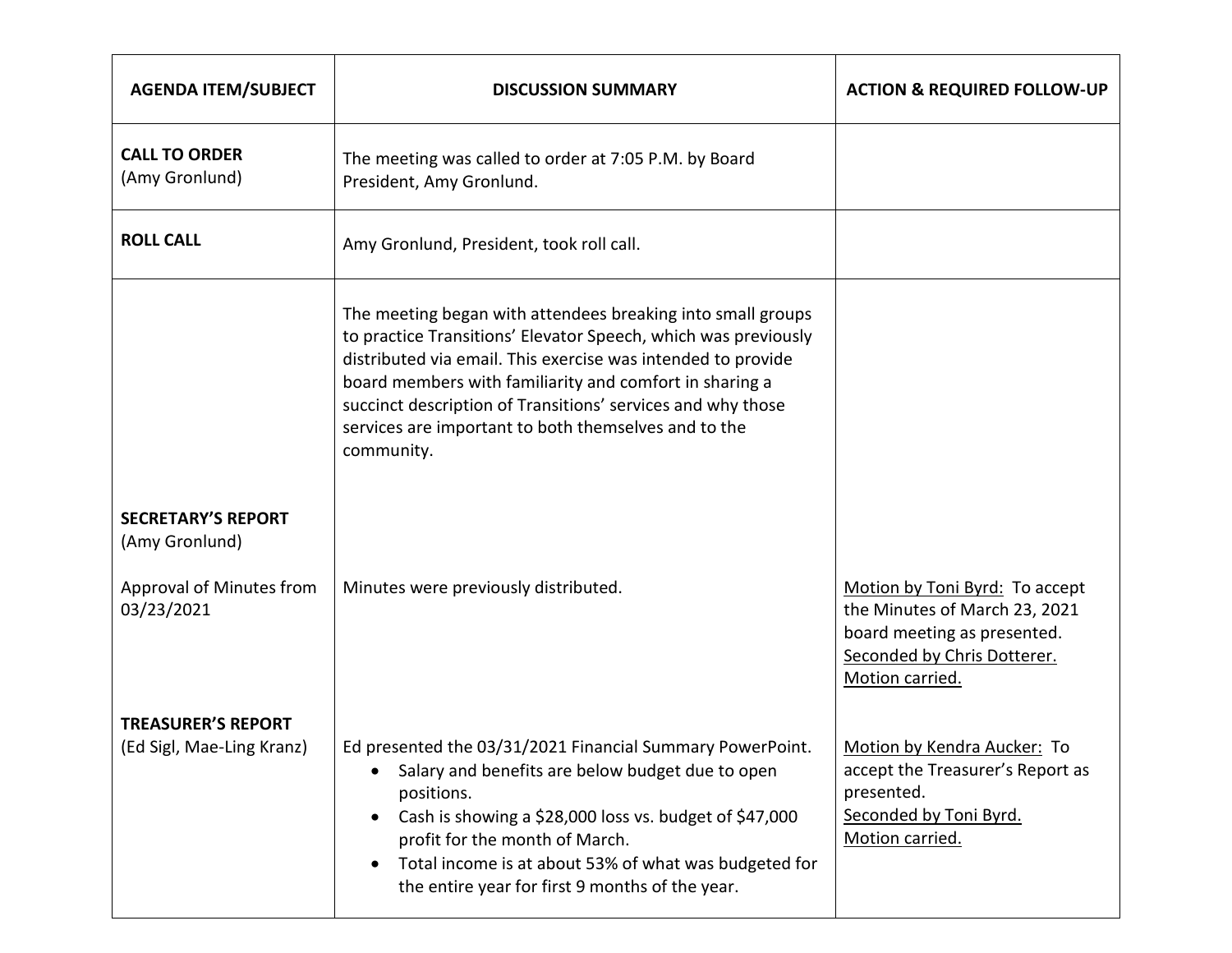|                           | Overall, Transitions shows a very strong Balance Sheet.<br>$\bullet$<br>The Vanguard account is strong and growing at a good<br>$\bullet$<br>rate.<br>Both revenues and expenses are less than what was<br>$\bullet$<br>budgeted at the beginning of the year.                                                                                                                                                                                                                                                                                                                                                                                                                                                                                                                           |                                                                                           |
|---------------------------|------------------------------------------------------------------------------------------------------------------------------------------------------------------------------------------------------------------------------------------------------------------------------------------------------------------------------------------------------------------------------------------------------------------------------------------------------------------------------------------------------------------------------------------------------------------------------------------------------------------------------------------------------------------------------------------------------------------------------------------------------------------------------------------|-------------------------------------------------------------------------------------------|
| <b>CEO/AGENCY REPORTS</b> |                                                                                                                                                                                                                                                                                                                                                                                                                                                                                                                                                                                                                                                                                                                                                                                          |                                                                                           |
| (Mae-Ling Kranz)          | CEO and Agency reports for March, 2021, were distributed to<br>the Board previously. Mae-Ling highlighted that:<br>Staff is slowly preparing for being able to come back to<br>$\bullet$<br>work in-person.<br>Overall fundraising goals for donations and individual<br>$\bullet$<br>contributions has exceeded what was hoped for the<br>year.<br>Auction preparations are going well.<br>$\bullet$<br>The Team has gotten a lot of information into the<br>$\bullet$<br>community for Sexual Assault Awareness Month<br>through various methods of social media and posters.<br>Non-mailing postcards for the Auction have been<br>$\bullet$<br>printed. These cards are to be distributed throughout<br>the communities to advertise and raise awareness of<br>the upcoming Auction. | Members should read the<br>CEO/Agency reports and contact<br>Mae-Ling with any questions. |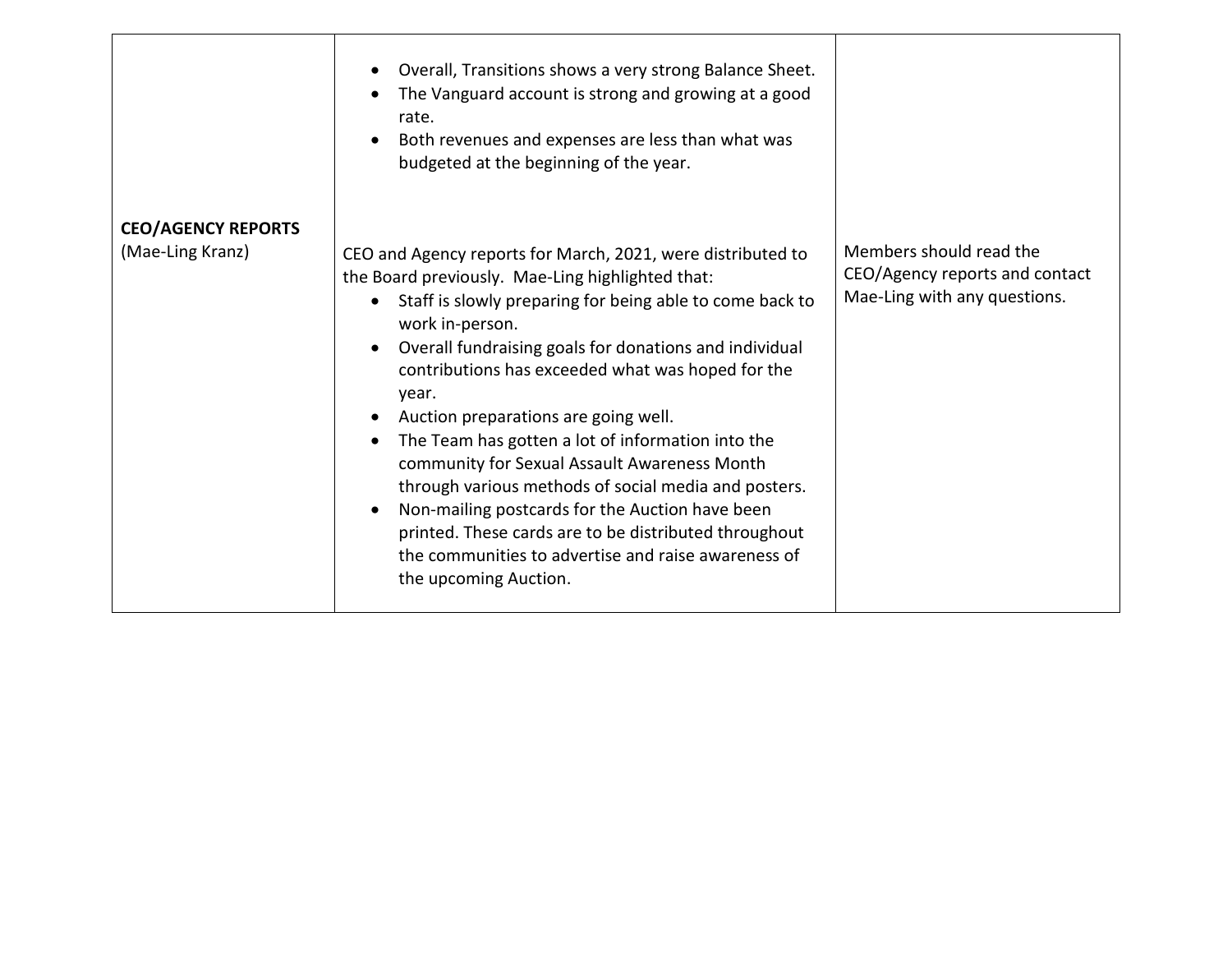| <b>STANDING COMMITTEE</b><br><b>REPORTS</b> |                                                                                                                                                                                                                                                                                                                                                | Members should read the Standing<br>Committee reports and contact<br>the Committee Chairperson with<br>any questions. |
|---------------------------------------------|------------------------------------------------------------------------------------------------------------------------------------------------------------------------------------------------------------------------------------------------------------------------------------------------------------------------------------------------|-----------------------------------------------------------------------------------------------------------------------|
| <b>Auction</b><br>(Sherri Rippon)           | The auction will be a virtual event held on May 27, 2021. The<br>silent auction will be live for one week prior to the night of the<br>"live" virtual auction. The registration link for this event is live<br>at Transitions' website.                                                                                                        |                                                                                                                       |
| Development/Public<br><b>Relations</b>      |                                                                                                                                                                                                                                                                                                                                                |                                                                                                                       |
| (Marsha Lemons)                             | There was nothing to add to the Development/Public Relations<br>report submitted.                                                                                                                                                                                                                                                              |                                                                                                                       |
| <b>Finance</b><br>(Ed Sigl, Mae-Ling Kranz) | A draft budget for FY21-22 will be presented in May.<br>The board will vote on the budget in June.<br>Mae-Ling and Aquene will be meeting with Your<br>$\bullet$<br>Part Time Controller (YPTC) to discuss the next<br>steps in getting them on board with us. It is the goal<br>to be completely set up for YPTC's support by July<br>$1st$ . |                                                                                                                       |
| <b>TIAC</b><br>(Toni Byrd)                  | There was nothing to add to the TIAC report submitted.                                                                                                                                                                                                                                                                                         |                                                                                                                       |
| Governance<br>(Marsha Lemons)               |                                                                                                                                                                                                                                                                                                                                                |                                                                                                                       |
| <b>Board Recruitment</b>                    | Amy gave an overview of the people who have been nominated<br>as prospects for board membership. A vote will take place in an<br>upcoming meeting.                                                                                                                                                                                             |                                                                                                                       |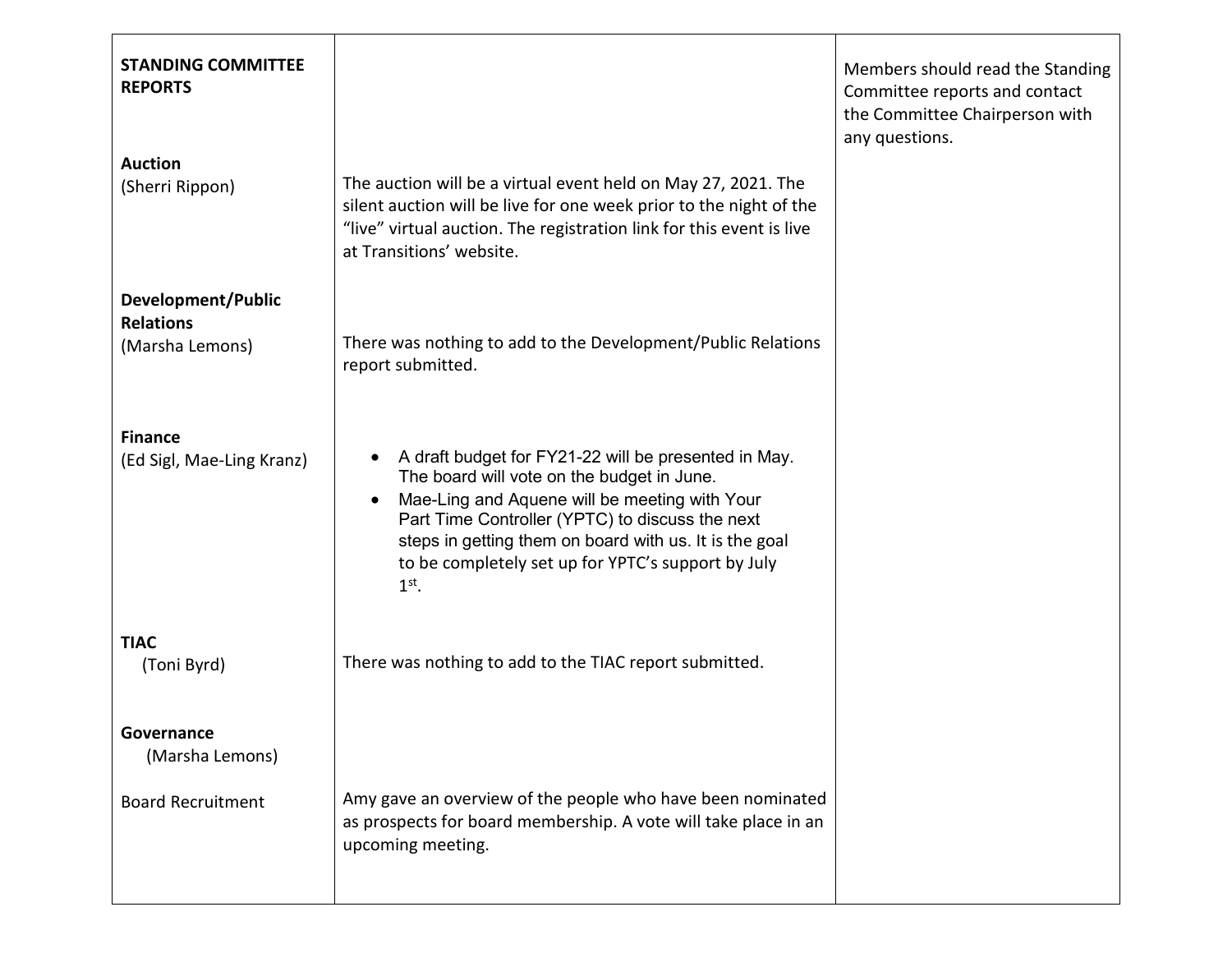| Slate of Officers                                                                 | The slate of officers for the upcoming fiscal year was presented<br>as follows:<br>Toni Byrd, President<br>$\bullet$<br>Helen Nunn, Vice President<br>$\bullet$<br>Ed Sigl, Treasurer<br>Mary Louise Schweikert, Secretary                                               |                                                                                  |
|-----------------------------------------------------------------------------------|--------------------------------------------------------------------------------------------------------------------------------------------------------------------------------------------------------------------------------------------------------------------------|----------------------------------------------------------------------------------|
|                                                                                   | We are targeting August as the month to resume board<br>meetings in a live setting. Zoom will continue to be an option<br>for those not comfortable with meeting in a live setting. A<br>venue which would allow for more space between participants<br>is being sought. |                                                                                  |
| Personnel<br>(Mary Louise Schweikert)                                             | No report.                                                                                                                                                                                                                                                               |                                                                                  |
| <b>NEW BUSINESS</b>                                                               | None                                                                                                                                                                                                                                                                     |                                                                                  |
| <b>NEXT MEETING DATE</b><br>(Amy Gronlund)                                        | The next Board meeting will be held on Tuesday, May 25, 2021<br>at 7 PM. Members should plan to attend by Zoom. Any board<br>member unable to attend should inform the board president as<br>soon as possible.                                                           | Committee reports are due<br>Tuesday, May 18 <sup>th</sup> , at noon.            |
| <b>STAFF MEETING</b><br><b>PARTICIPATION BY</b><br><b>BOARD</b><br>(Amy Gronlund) | Staff meetings have been changed to bi-weekly Friday Zoom<br>meetings. Members of the Board are encouraged to<br>participate.                                                                                                                                            | Members should contact Mae-Ling<br>with dates they would like to<br>participate. |